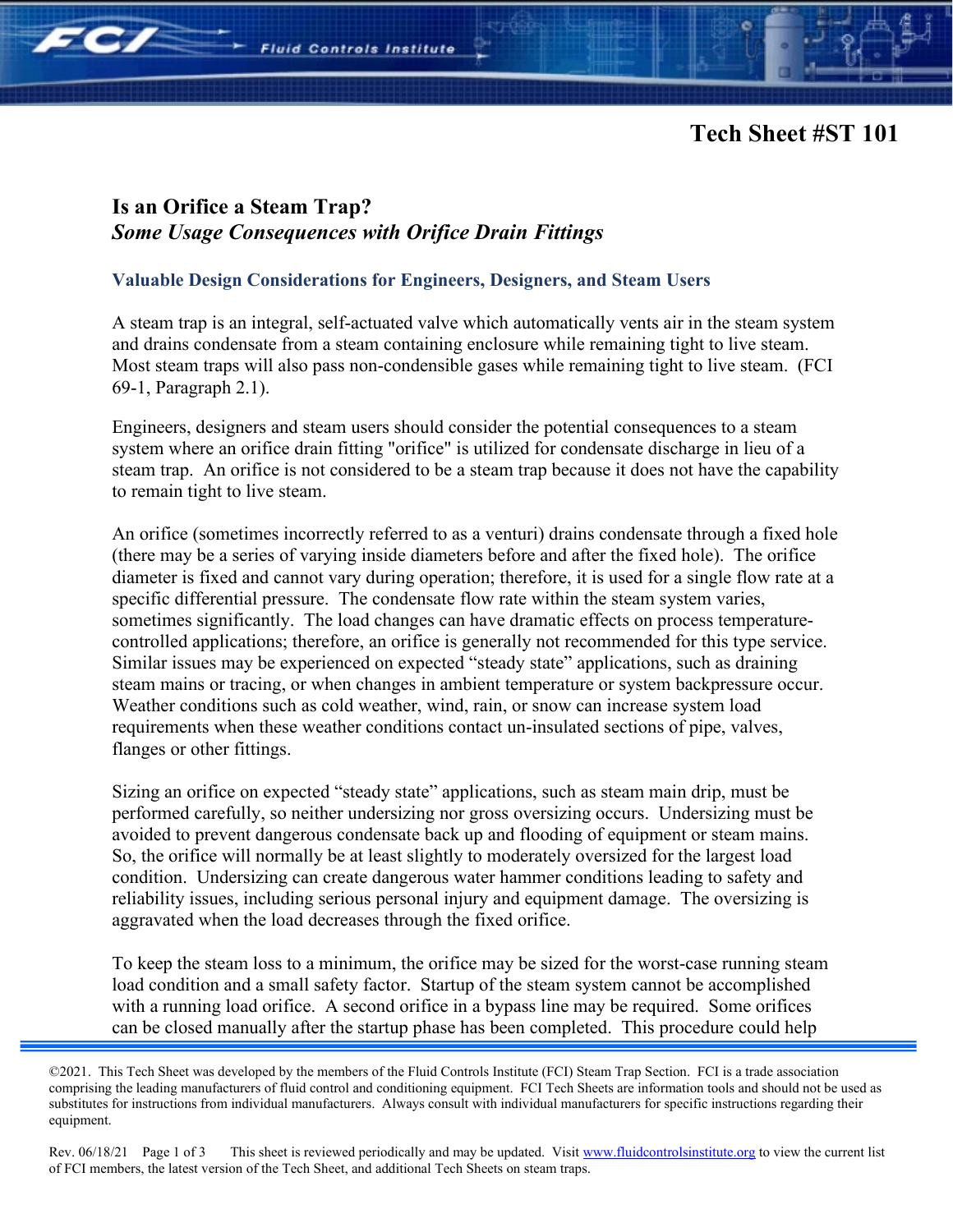**FC/** 

## **Tech Sheet #ST 101**

reduce the level of excessive steam loss after the warm-up is reached. This second orifice possibility requires additional expense and is generally not done. In most cases, when using an orifice for drainage, only a supervised startup procedure should be done. Supervised startup requires a manual valve be opened to remove both condensate and air during the warm-up process. When full steam pressure is achieved, the valves are closed.

Selecting an orifice according to the typical selection practices may cause the fitting to lose steam during some operating periods. This is because such fittings are typically sized with a safety factor of approximately 1-1/2 times the actual load. The amount of steam loss will vary with the size of the safety factor applied and load variation during operation. In some cases, engineers require a 3 to 1 safety factor at very low-pressure differentials on process equipment. This large safety factor could lead to large steam losses at full operating pressures. Additionally, the amount of steam loss can increase over time as erosion of the orifice diameter increases. A return line in a traditional steam trap system is usually sized for the condensate and flash steam loads. However, a return line in an orifice-drained system should be sized for condensate and flash steam loads, *plus* additional live steam loss.

If a large number of orifices discharge condensate and steam flow into a common return, the additional steam loss plus the flash steam tend to increase system backpressure. This becomes an important critical consideration for proper return line sizing and can lead to larger return pipe sizes. If orifices are installed in existing systems, the possibility of condensate line water hammer can occur. When an orifice is used in vacuum return systems, excess steam can cause problems with the vacuum pump system. In contrast, actual steam traps usually operate with the smallest size return line. They are designed to close and prevent the loss of steam and can perform well in vacuum return systems.

Orifices typically use very small diameter holes (0.020" to 0.075" are common on drip service), since the intention is to have constant flow with no flow interruption. In steam systems, these tiny holes may tend to block shut. For this reason, it is advisable that orifice drain devices be limited to clean steam systems where dirt may not block the hole in a short period of time. Clean steam is created from a demineralized, deionized or RO water source and often is accompanied by the use of stainless steel piping. Orifice products had been used years ago on some naval vessels where steam is not created from mineral laden water. A fine mesh strainer may help filter the largest particles, but this will not stop fine deposits that precipitate out of the condensate when the condensate flashes at the orifice. Minerals, iron oxide and boiler chemicals cannot remain in the solution and they drop out when flashing occurs. The fine mesh strainer often also becomes a location experiencing plugging issues.

In contrast, steam traps can have much larger openings and they can shut off in the presence of live steam while opening wide for condensate drainage. Although steam traps can also plug, this occurrence is significantly reduced due to the larger opening of the discharge port.

Rev. 06/18/21 Page 2 of 3 This sheet is reviewed periodically and may be updated. Visi[t www.fluidcontrolsinstitute.org](http://www.fluidcontrolsinstitute.org/) to view the current list of FCI members, the latest version of the Tech Sheet, and additional Tech Sheets on steam traps.

<sup>©2021.</sup> This Tech Sheet was developed by the members of the Fluid Controls Institute (FCI) Steam Trap Section. FCI is a trade association comprising the leading manufacturers of fluid control and conditioning equipment. FCI Tech Sheets are information tools and should not be used as substitutes for instructions from individual manufacturers. Always consult with individual manufacturers for specific instructions regarding their equipment.